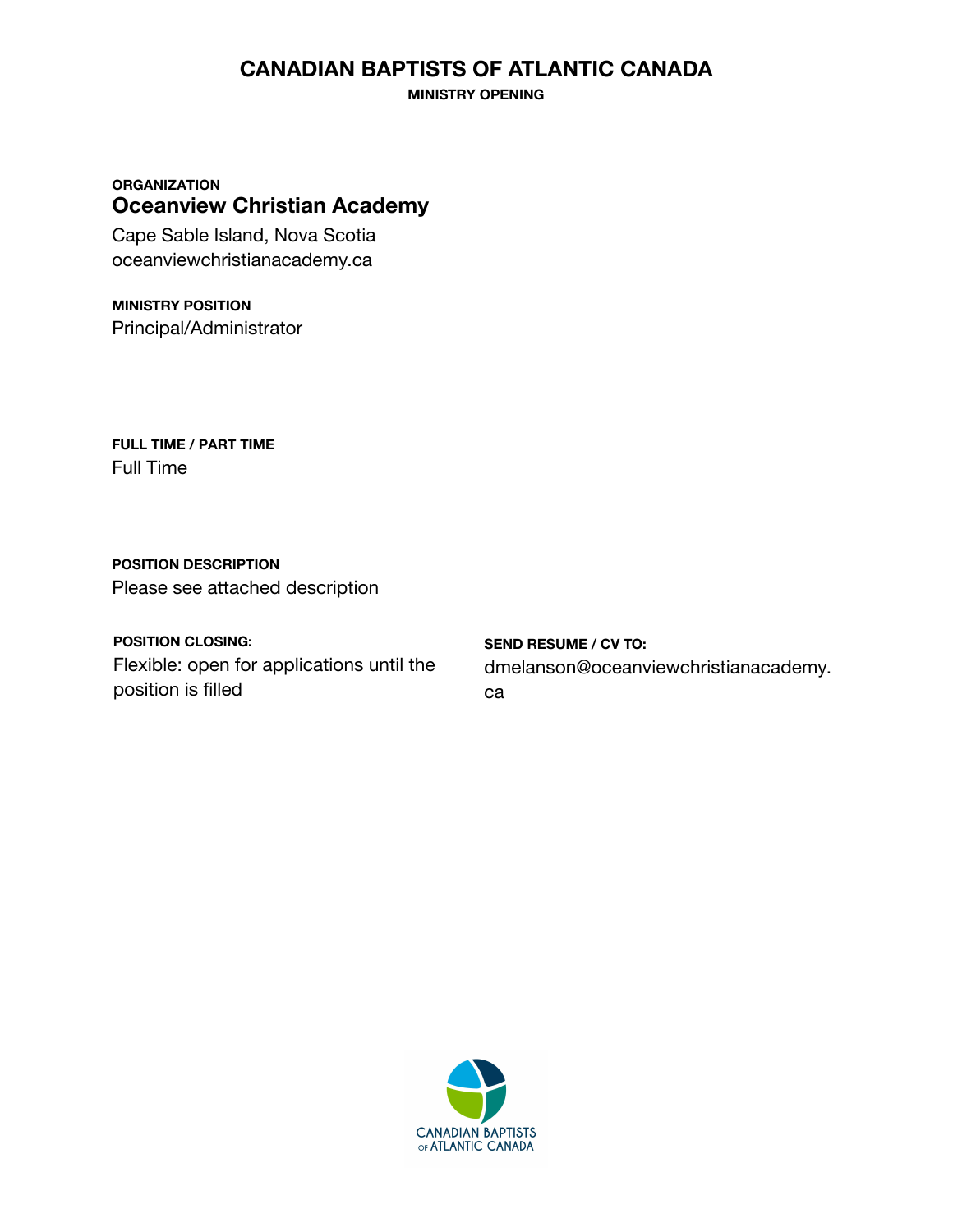

## **Principal**

**Salary/Wages**: To be discussed

**Type**: Full Time, starting for the 2022/23 school year

**Location**: Oceanview Christian Academy, Barrington, NS

**Educational Requirements**: A Bachelor of Education or a Christian Education Degree is an asset.

**Experience Required**: Prior teaching and administration experience is an asset. Preference will be given to an individual who has experience working with children and youth in a variety of settings, as well as leadership experience.

## **About Our School**

Oceanview Christian Academy ("OCA") is a small, independent Christian school located in the Municipality of Barrington which is in southwestern Nova Scotia. Our school was founded as a ministry to our community and region. We began teaching our first classes in September of 2017 and have grown from a small number of students to over 60 in five years. We started as an elementary school and have expanded to include all elementary and junior high grades at two campuses. It is our hope and prayer that we will be able to include high school grades in the coming years.

OCA is supported by our core group of teachers and volunteers including our Board of Directors, along with strong financial support from our community. Our student families and staff represent a range of about 14 churches in our broader community. OCA is a member school of ACSI.